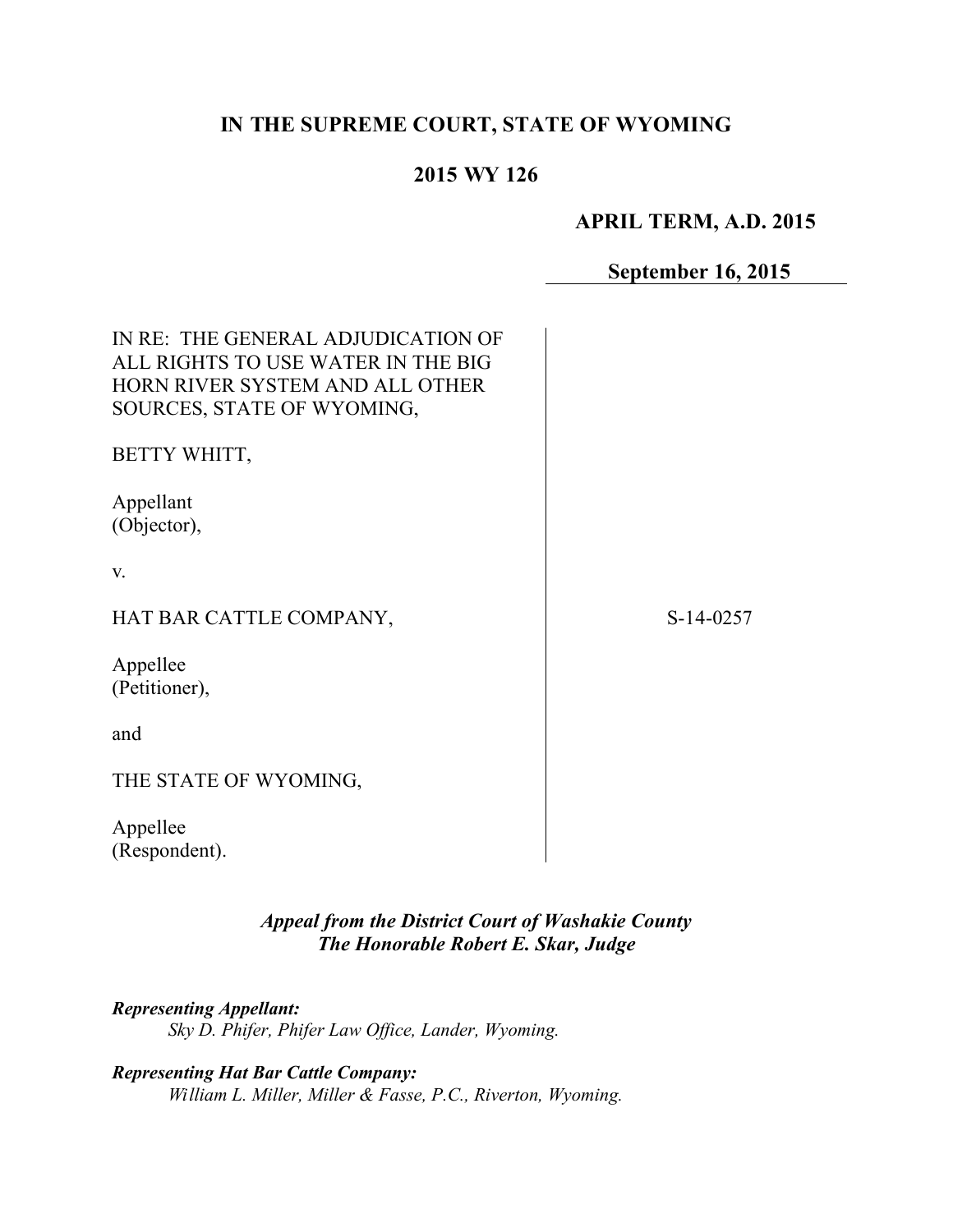#### *Representing the State of Wyoming:*

*Peter K. Michael, Attorney General; Jay Jerde, Deputy Attorney General; Christopher Brown, Senior Assistant Attorney General; Brian Annes, Student Intern. Argument by Mr. Annes.*

*Before BURKE, C.J., and HILL, KITE\*, DAVIS, and FOX, JJ.*

*\* Justice Kite retired from judicial office effective August 3, 2015, and, pursuant to Article 5, § 5 of the Wyoming Constitution and Wyo. Stat. Ann. § 5-1-106(f) (LexisNexis 2015), she was reassigned to act on this matter on August 4, 2015.*

**NOTICE: This opinion is subject to formal revision before publication in Pacific Reporter Third. Readers are requested to notify the Clerk of the Supreme Court, Supreme Court Building, Cheyenne, Wyoming 82002, of any typographical or other formal errors so that correction may be made before final publication in the permanent volume.**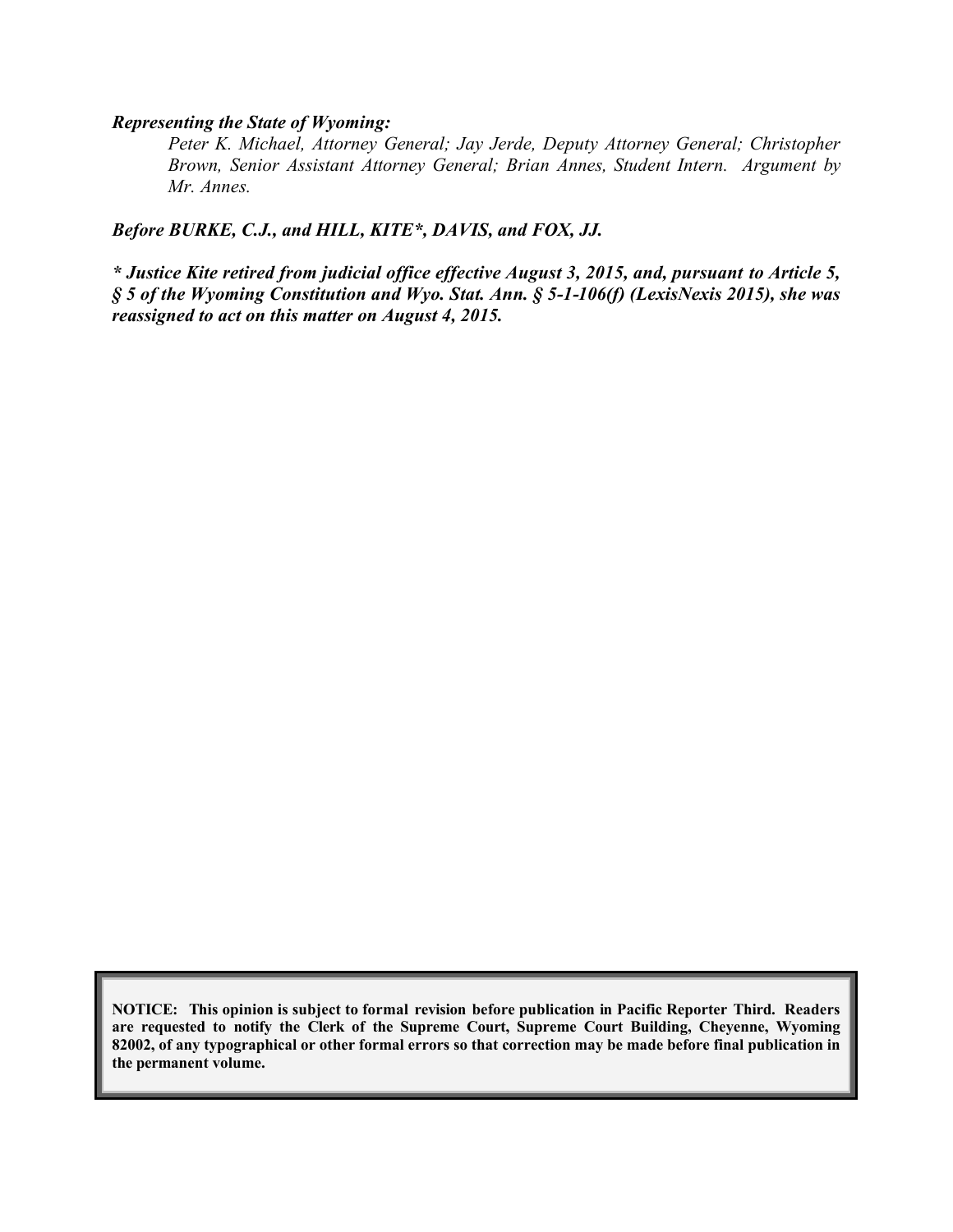### **BURKE, Chief Justice.**

 $\overline{a}$ 

[¶1] In this third and final phase of the general adjudication of water rights in the Big Horn River, the Special Master recommended adjudicating the right to irrigate 52 acres of land owned by Hat Bar Cattle Company.<sup>1</sup> That recommendation was made following a hearing on an objection to the adjudication from neighboring landowner Betty Whitt. The district court adopted the Special Master's Report and Recommendation, and adjudicated the Hat Bar's water rights. Ms. Whitt appeals the district court's decision. We will affirm.

### *ISSUES*

- [¶2] Ms. Whitt presents three issues, which we have reworded for clarification:
	- 1. Did the Special Master err in shifting the burden of proof from the claimant, Hat Bar, to the objector, Ms. Whitt?
	- 2. Was the finding by the Special Master that the water at issue had been put to beneficial use prior to December 31, 1963, clearly erroneous?
	- 3. Was the finding by the Special Master that the 52 acres of Hat Bar lands had been continuously irrigated from December 31, 1963, to the date of the hearing clearly erroneous?

## *FACTS*

[¶3] This appeal arises from the general adjudication of water rights in the Big Horn River system. The adjudication began on January 24, 1977, and was divided into three phases. Phase I dealt with Indian reserved water rights, Phase II with non-Indian reserved water rights, and Phase III with state water rights evidenced by a permit or certificate. *In re General Adjudication of All Rights to Use Water in the Big Horn River System*, 803 P.2d 61, 65 (Wyo. 1990) (*Big Horn II*). This appeal is part of Phase III.

<sup>&</sup>lt;sup>1</sup> Hat Bar owns additional property and has previously adjudicated water rights not at issue in this litigation. We also note that, of the 52 acres at issue here, Hat Bar owns only 49 acres. Scott and Nanette Chryst own the remaining 3 acres located at the northeast corner of the Hat Bar property. The Chrysts did not appear at the hearing before the Special Master, and have not participated in this appeal. Because the issues and questions regarding the Chrysts' water rights are the same as those for Hat Bar, we will simplify our discussion by referring to the Hat Bar and the Chrysts collectively as Hat Bar.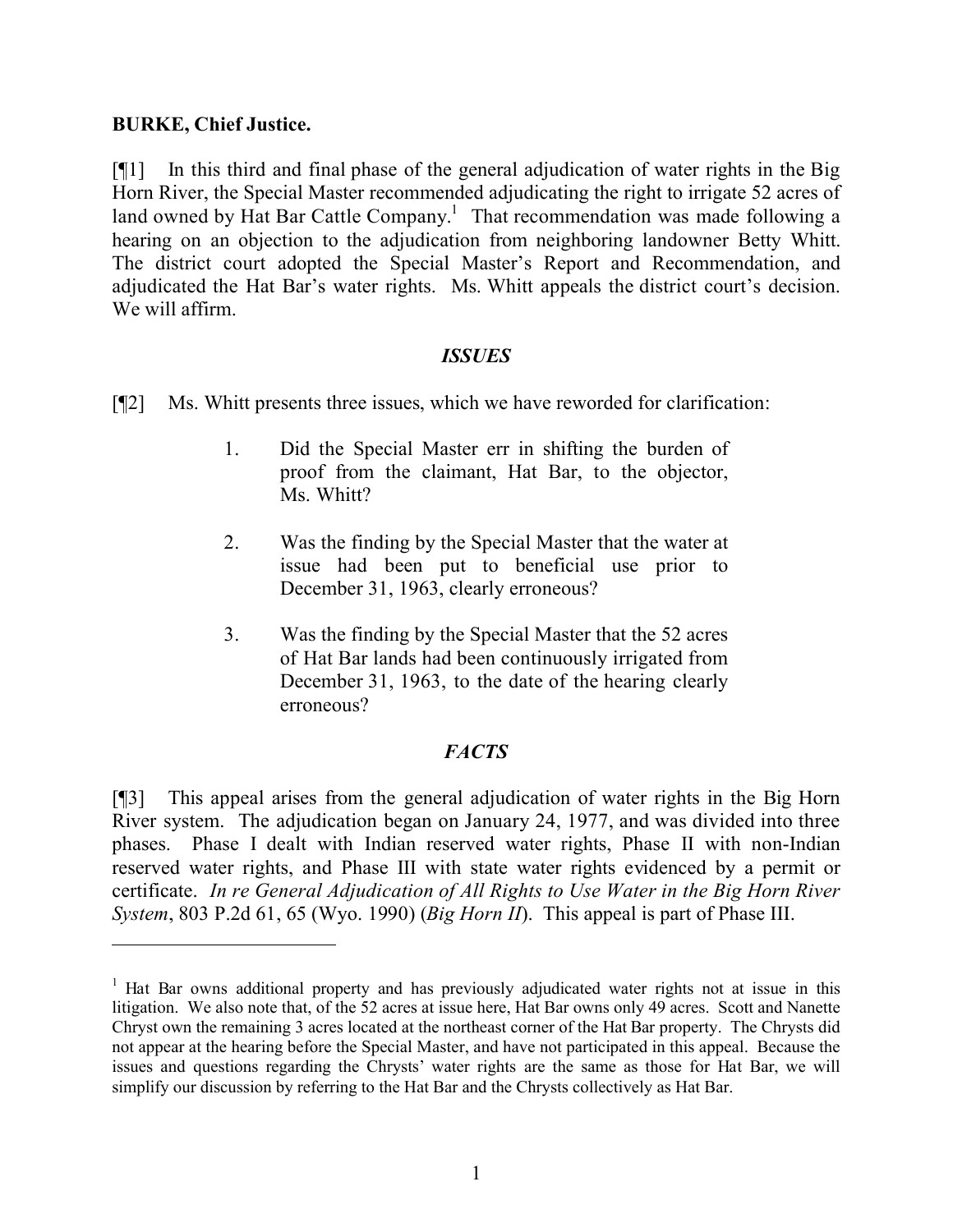[¶4] The Hat Bar Cattle Company, owned by Jerry Winchester and his wife, was the successor to State Permit No. 1366E, Enlarged Aragon Ditch, a permit originally filed by the United States Bureau of Indian Affairs on May 5, 1905. The Bureau routinely applied for and received extensions of time to accomplish beneficial use under the permit, but the permit eventually expired on December 31, 1963. However, it was never cancelled. Under the procedures adopted by the district court for this adjudication:

> Permits not in good standing will be reinstated prior to adjudication. Delinquent notices will be filed, together with affidavits or other competent evidence, showing beneficial use prior to expiration of the permit deadline to the current date. The field inspection to confirm the requirements for reinstatement may be combined with that for adjudication to save time.

*In re: The General Adjudication of All Rights to Use Water in the Big Horn River System*, Docket No. 86-0012, Fifth Judicial District Court, *1997 Amended Big Horn Adjudication Phase III – Procedures*, Chapter IV, Section A.3 ("*Phase III Procedures*").

[¶5] The field inspection was conducted in the spring of 1994 by Bobby Lane, a water rights specialist for the State Engineer's Office. He was accompanied by Mr. Winchester, Mike Redman representing the Tribal Water Engineer's Office, and Tony Shakespeare from the Bureau of Indian Affairs. Based on their inspection of the property, along with other information discussed below, the four reached a consensus that, of the 207 acres covered by the permit, 52 acres showed evidence of irrigation, and 155 did not. Accordingly, Mr. Lane's report recommended reinstating the permit for the 52 irrigated acres "with adjudication to follow." The remaining 155 acres were eliminated from the permit, with Mr. Winchester's consent.

[¶6] According to the expired permit, water was conveyed to Hat Bar property out of the Wind River through the Enlarged Aragon Ditch, then through a ditch that runs through Ms. Whitt's property to the Hat Bar. Ms. Whitt objected to the State's recommendation to adjudicate water rights for the 52 acres. The Special Master conducted a contested case hearing, and much of the evidence received will be discussed in detail below. The Special Master upheld the State's Report, and submitted a report to the district court recommending adjudication of the 52 acres at issue.

[¶7] In the district court, Ms. Whitt filed an objection to the Special Master's Report and Recommendation, asserting that the evidence from the hearing did not support the Special Master's findings. The district court noted that, under W.R.C.P. 53(e)(2), the Special Master's report had to be adopted unless it was clearly erroneous. Determining that Ms. Whitt had not shown the report to be clearly erroneous, the district court adopted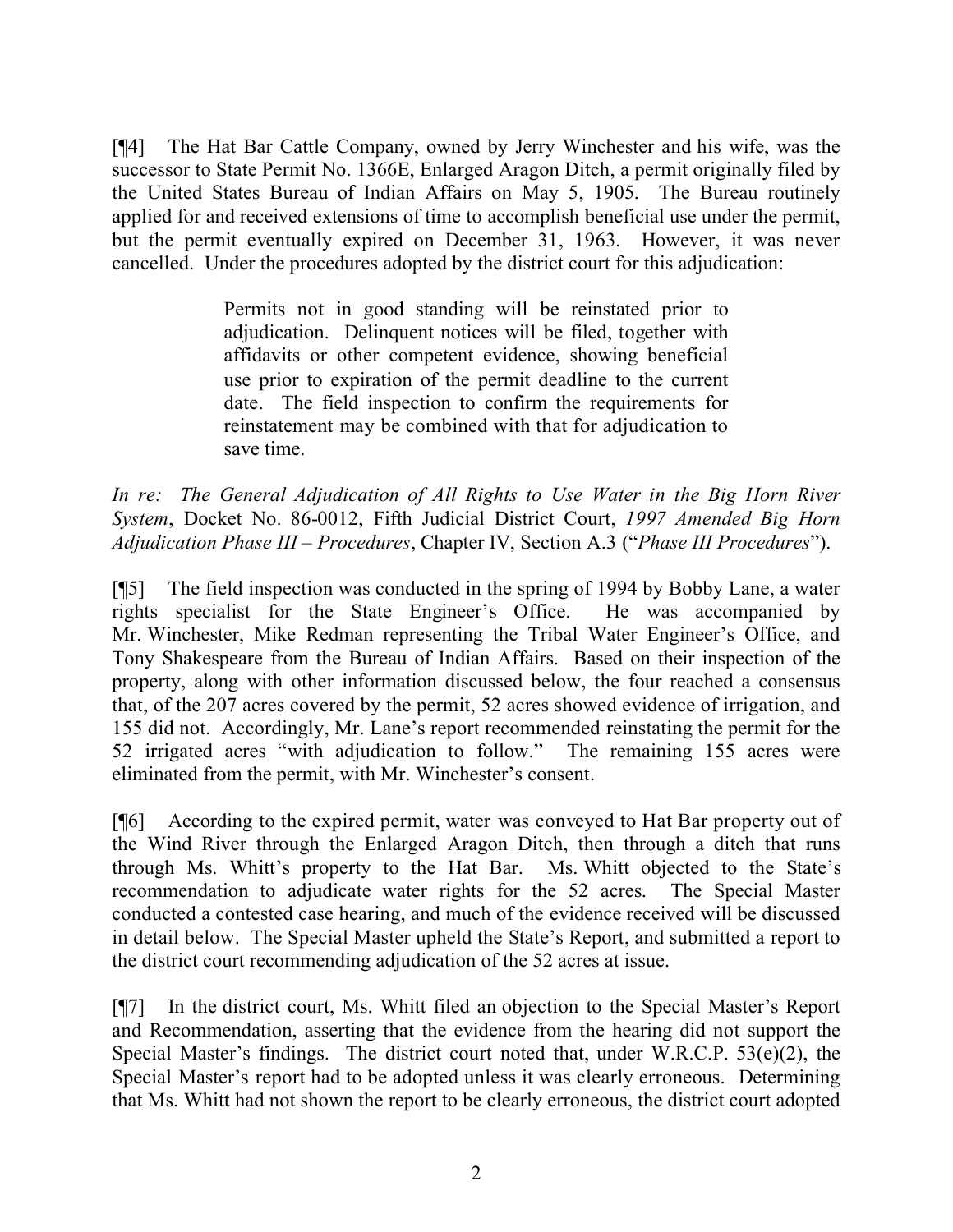the Special Master's decision and adjudicated Hat Bar's water rights. On September 5, 2014, the district court entered its Final Order concluding the general adjudication of the Big Horn River system. Ms. Whitt filed this timely appeal.

### *DISCUSSION*

[¶8] Ms. Whitt first contends that the Special Master improperly shifted the burden of proof from Hat Bar to her. Allocation of the burden of proof is a matter of law. Our review is therefore *de novo*. *JB v. State*, 2013 WY 85, ¶ 5, 305 P.3d 1137, 1139 (Wyo. 2013).

[¶9] A brief discussion of the procedures used in this general adjudication is helpful as background. With regard to permits not in good standing, like Hat Bar's, the procedures adopted by the district court provided for the State to prepare a report on reinstating those permits, including proof by affidavits or other evidence that the lands covered by the permit had been irrigated. Proof of irrigation was to be confirmed by a field inspection performed by the State. *Phase III – Procedures*, Chapter IV, Sections A.3 and B.5(a). The State's reports were submitted to the district court for review by the Special Master, and notice of the reports was published in local newspapers and mailed to interested parties. *Id*., Chapter IV, Sections A.5 and A.6. If a report was not contested, the Special Master and district court generally approved it. *See Regulations and Instructions of the*  State Board of Control, Chapter IV, Section 1.i.<sup>2</sup> However,

> In the event an advertised proof is contested . . . the procedures outlined in Section 4 of this chapter shall be followed:

- (1) A claimant may not rest upon the allegations contained in affidavits as sufficient evidence to support the adjudication of a water right.
- (2) The claimant must produce credible evidence in the form of testimony, subject to cross examination which supports the statements made on the proof form.

*Id.*, Chapter IV, Section 1.j. As Ms. Whitt correctly asserts, these procedures and

 $\overline{a}$ 

<sup>&</sup>lt;sup>2</sup> Although the State Board of Control's regulations do not apply directly to the adjudication by the court, the *Phase III Procedures* state that the "procedures generally used by the Board of Control for adjudication . . . will be utilized with modifications as provided." *Phase III – Procedures*, Chapter IV, Section A.1.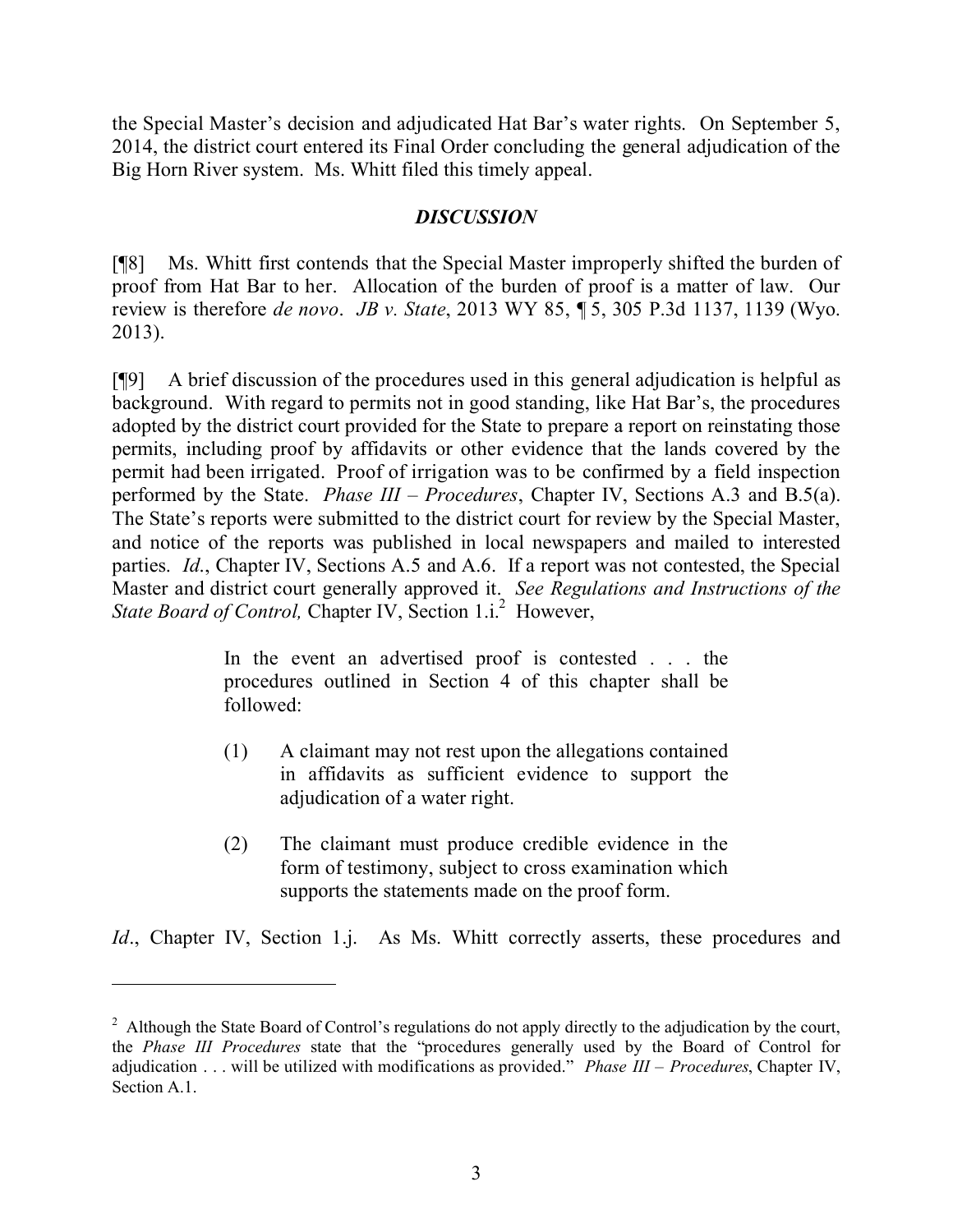regulations establish that the burden of proof was on Hat Bar to provide evidence supporting the adjudication of its water right.

[¶10] Ms. Whitt points out that the Special Master's report in this matter included this conclusion of law:

> 6. The Special Master's Order dated January 25, 2007 provides that the State of Wyoming will have the initial burden of establishing the foundation for and the authenticity of the [State's] Report concerning this permit. The objecting parties shall then have the burden of challenging the State's Report. The State has met its burden, and the objector's challenge to the State's Report did not provide evidence refuting the determination of historic irrigation.

She claims that the Special Master erred in placing the burden of proof on her.

[¶11] We agree that this conclusion of law is not entirely accurate. It overlooks the claimant's burden to "produce credible evidence in the form of testimony, subject to cross examination which supports the statements made on the proof form." Despite the misstatement, however, review of the Special Master's Report and Recommendation demonstrates that the Special Master did not actually err in placing the burden of proof.

[¶12] In the Report and Recommendation's fourth conclusion of law, the Special Master quoted the applicable regulation regarding the burden of proof:

> In the event an advertised proof is contested . . . the procedures outlined in Section 4 of this chapter should be followed:

- (1) A claimant may not rest upon the allegations contained in affidavits as sufficient evidence to support the adjudication of a water right.
- (2) The claimant must produce credible evidence in the form of testimony, subject to cross examination which supports the statements made on the Proof form.

This demonstrates that the Special Master was aware that the burden of proof fell on Hat Bar. The State and Hat Bar were first to present witnesses and exhibits, followed by Ms. Whitt. We have previously recognized that the party with the burden of proof generally presents its case first. *See JB*, ¶ 10, 305 P.3d at 1140. The Report and Recommendation carefully catalogues and discusses the testimony and other evidence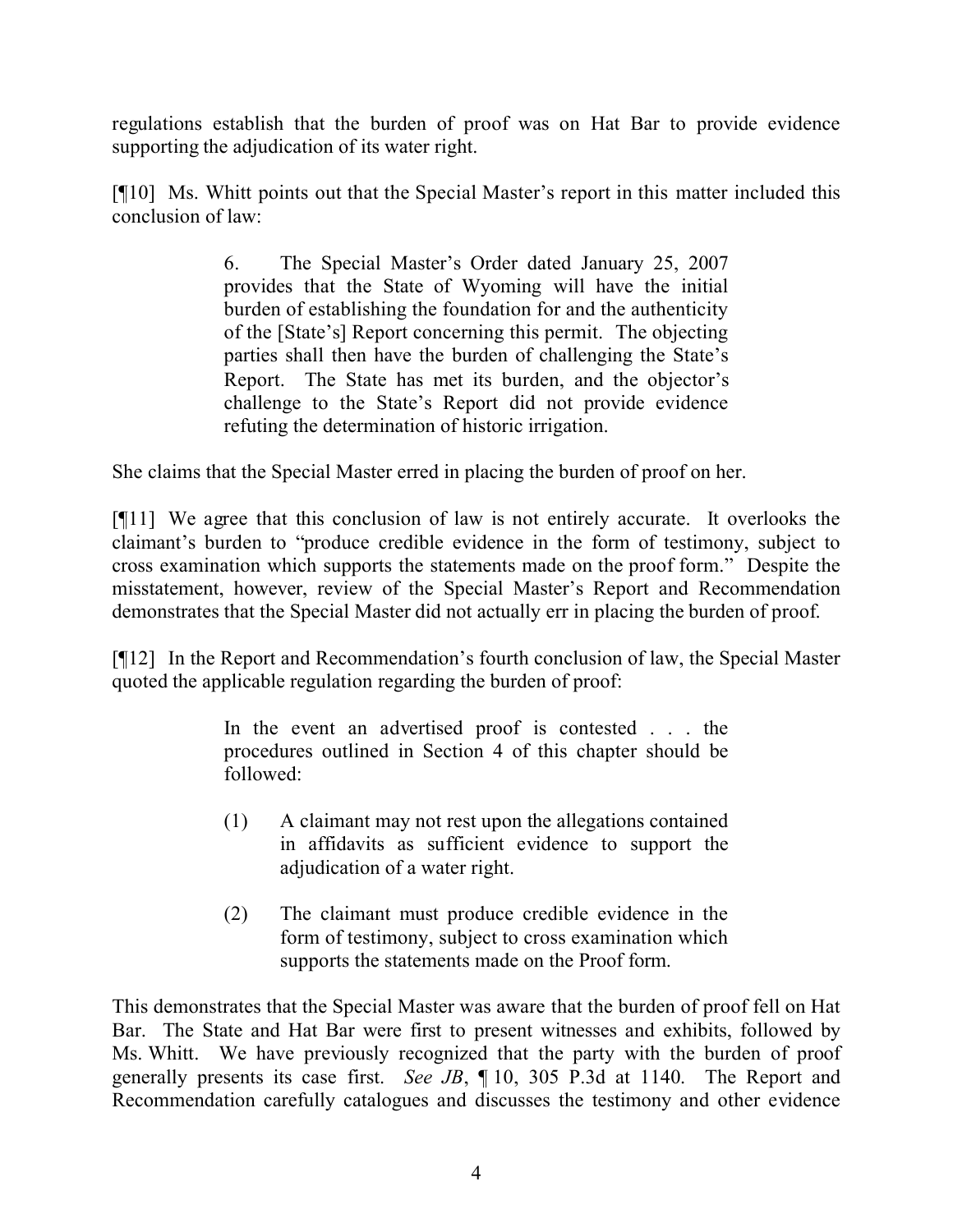presented by the State and Hat Bar, further indicating that the Special Master correctly required them to present evidence supporting their case.

[¶13] The Special Master required the State and Hat Bar to produce their evidence first. After the State had established the foundation for and authenticity of its report recommending the adjudication of water rights, Hat Bar presented its witnesses and exhibits concerning irrigation on the property. The Special Master then allowed Ms. Whitt an opportunity to present her evidence. After all of the evidence was received, the Special Master considered it, and found the State and Hat Bar's evidence more persuasive than Ms. Whitt's. Despite the Special Master's misstated conclusion of law, we find no error in the way the burden of proof was allocated in this hearing.

[¶14] In her second and third issues, Ms. Whitt challenges the Special Master's findings that the water at issue had been put to beneficial use prior to December 31, 1963, and continuously thereafter. She claims that the findings are clearly erroneous. A reviewing court "will not disturb a specific factual finding unless it is clearly erroneous or against the great weight of the evidence." *In re General Adjudication of All Rights to Use Water in the Big Horn River System*, 2002 WY 89, ¶ 9, 48 P.3d 1040, 1045 (Wyo. 2002) (*Big Horn VI*).

> The definitive test of when a finding is clearly erroneous was adopted by the United States Supreme Court in *United States v. United States Gypsum Co.*, 333 U.S. 364, 395, 68 S.Ct. 525, 542, 92 L.Ed. 746 (1948). "A finding is 'clearly erroneous' when although there is evidence to support it, the reviewing court on the entire evidence is left with the definite and firm conviction that a mistake has been committed." *Id*. at 395, 68 S.Ct. at 542.

*Hopper v. All Pet Animal Clinic*, 861 P.2d 531, 538 (Wyo. 1993). "When addressing a sufficiency-of-the-evidence question, this court looks at only the evidence most favorable to the prevailing party, giving it every favorable inference and leaving out of consideration entirely evidence in conflict therewith." *Big Horn VI*, ¶ 51, 48 P.3d at 1057.

[¶15] As a preliminary matter, we review the regulations applicable to these issues. As noted earlier, the *Phase III Procedures* generally adopted the procedures of the State Board of Control in adjudicating water rights. These procedures provide that permits not in good standing could be reinstated and adjudicated upon proof that "the lands have been continuously irrigated from the proper source . . . since the date of expiration of notice of beneficial use." *Regulations and Instructions of the State Board of Control, Chapter IV,* Section 1.h. As explained by Nancy McCann, the Big Horn adjudication officer for the Wyoming State Engineer's Office, expired permits could be reinstated and adjudicated by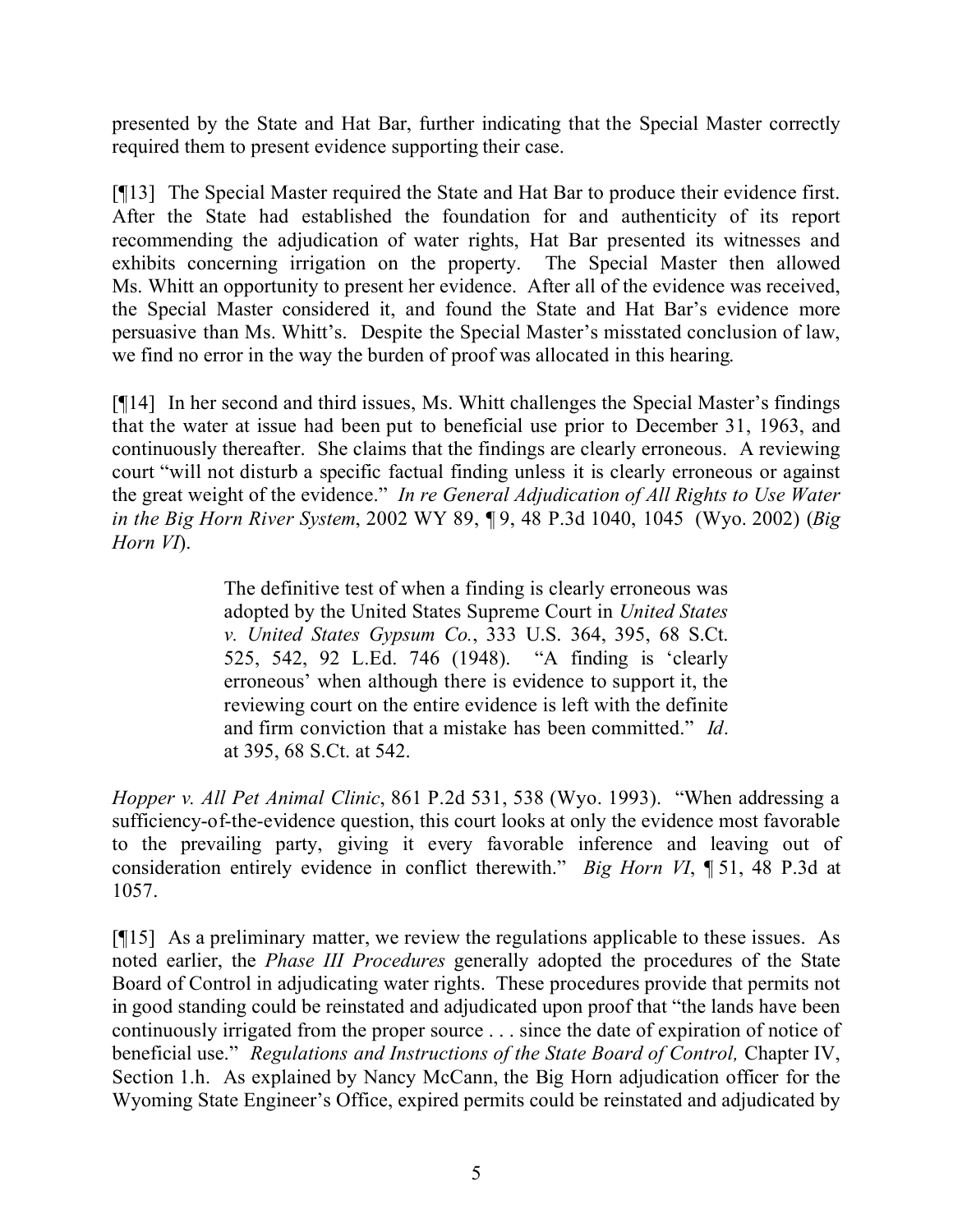a showing that the property "was irrigated prior to the expiration date," and "was continuously irrigated" to the present. The Hat Bar water permit had expired on December 31, 1963. Accordingly, the Special Master had to determine whether the water had been beneficially used prior to that date, and continuously since then.

[¶16] The record supports the finding that water had been put to beneficial use on the Hat Bar property prior to December 31, 1963. One witness, Will Guthrie, purchased the property in 1959 and sold it in 1963. He did not irrigate the property during his ownership, but he recalled that there were ditches crossing the property that could have been used for irrigation. The presence of these ditches in 1959 leads to a reasonable inference that the property had been irrigated at some time prior to December 31, 1963. Slim Whitt, Ms. Whitt's ex-husband, testified that he had observed cleared farmland when riding across the Hat Bar property in the 1960's. He observed that farming on that property would not have been possible without irrigation.

[¶17] Boyhood memories of Mr. Winchester also indicate the property had been irrigated prior to 1963. He testified that his father's company acquired the property from Mr. Guthrie in the early 1960's, and recalled his father irrigating the property. He also recalled that in the early 1960's, a meadow of alfalfa was growing on the Hat Bar property near the Chrysts' house. He testified that "if you plant alfalfa, it has to be irrigated in this part of the country, or it doesn't grow."

[¶18] Mr. Lane, who prepared the State Report on the Hat Bar water rights, testified that he generally relied on aerial photographs from 1939 and 1954 to support his reports. He usually used these as input for his recommendations to adjudicate or eliminate the water rights. He could not recall specifically if these aerial photographs were used in preparing his report for the Hat Bar water, but as he explained, he prepared that report in 1994, and "[i]t's been a long time ago."

[¶19] Based upon the foregoing, we conclude that there is adequate evidentiary support for the Special Master's finding that the Hat Bar property had been irrigated prior to December 31, 1963. There is also evidence that supports the finding that water had been put to beneficial use on the Hat Bar property continuously since December 31, 1963. Before reviewing that evidence, however, we find it necessary to consider the regulatory term "continuously irrigated." One dictionary definition of the word continuous is "marked by uninterrupted extension in space, time, or sequence." *Webster's Ninth New Collegiate Dictionary* 284 (1991). That definition seems inappropriate in the context of irrigation water rights. We have previously recognized that irrigation in Wyoming is seasonal. *Thayer v. Rawlins*, 594 P.2d 951, 963 (Wyo. 1979). Using irrigation water only during the summer is not "uninterrupted" use. Indeed, under our statutes, an abandonment of a water right occurs if the water is not used "during any five (5) successive years." Wyo. Stat. Ann. § 41-3-401(a) (LexisNexis 2015). Thus, a water right may remain valid even if the water is not used for four successive years. Ms. Whitt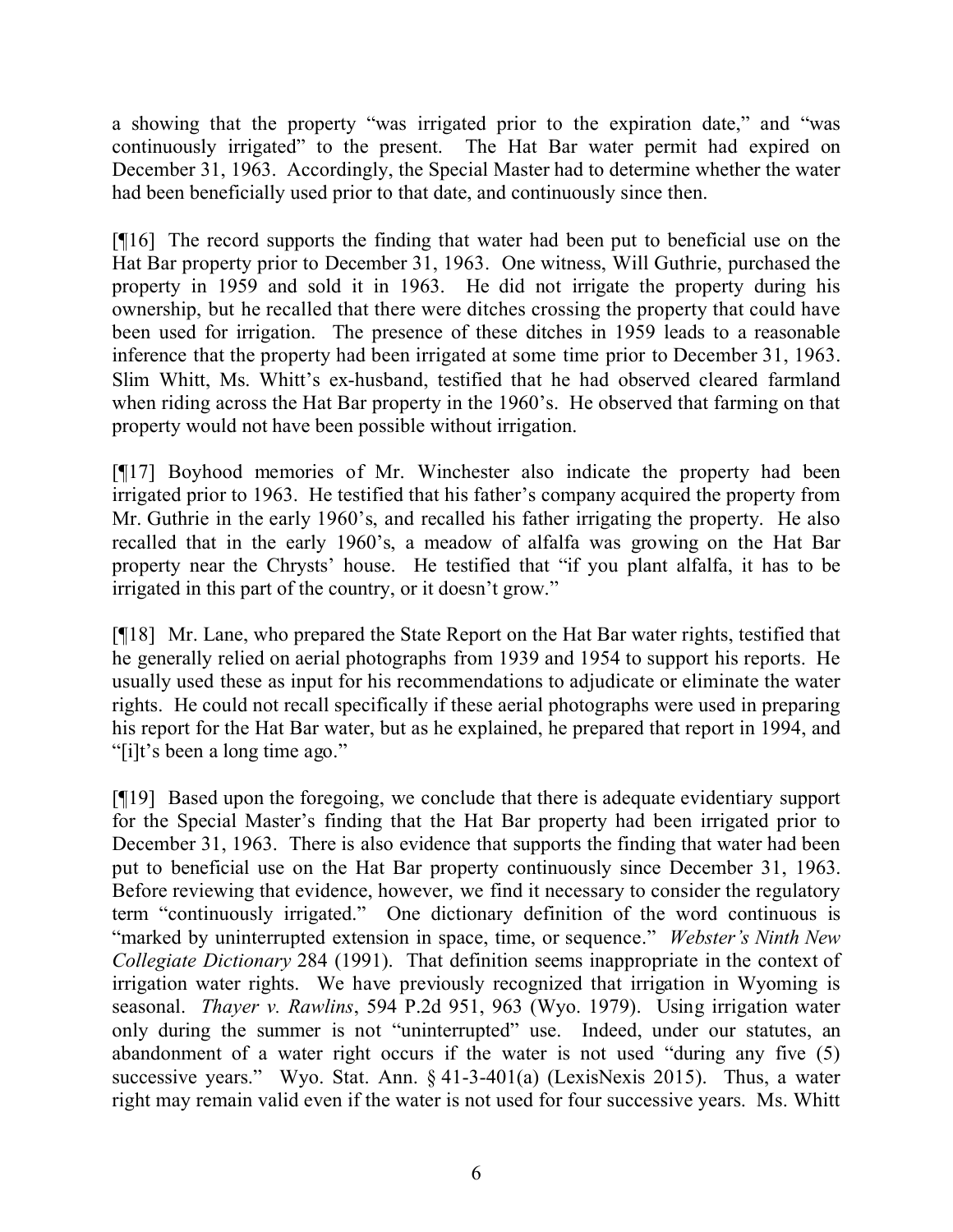suggests that this statute provides guidance as to the meaning of "continuously irrigated," and that the party with the burden of proving continuous irrigation "should provide affirmative proof that the property to be adjudicated was irrigated at least once every five years." We see no reason not to accept Ms. Whitt's definition for purposes of this case.

[¶20] Following his inspection and investigation in 1994, Mr. Lane concluded that the 52 acres had been regularly irrigated. When asked how he determined that there had been irrigation, he explained: "It's – it's pretty evident to tell dry land from irrigated or wetland or subirrigated land. The land showed irrigation history, I mean, history of growing grass." Most significantly, Mr. Lane's conclusion actually represented a consensus among him, Mr. Winchester, a representative of the Bureau of Indian Affairs, and a representative of the Tribal Water Engineer's Office. As Mr. Lane explained

> There was always discussion with all of us. Everybody had to agree. I mean, if there was a disagreement, we didn't get the accomplishment done as far as the field inspection of the land. We had to agree on the acreage amounts, and we had – and the Tribes and the BIA had input on all of the inspections that we did.

In Hat Bar's case, they agreed that the evidence of irrigation indicated that the permit should be reinstated and adjudicated for 52 acres, while 155 acres not showing evidence of historical irrigation should be eliminated.

[¶21] Loren Smith, the superintendent of Water Division 3, testified that he received a request from Hat Bar for a temporary change in the point of diversion in 2004, and again in 2005. Hat Bar wanted to pump water directly from the river rather than convey it across Ms. Whitt's property. Mr. Smith reviewed aerial photos from 1994 and 2001 and saw evidence that the property had been irrigated. When he visited the property in 2004, he saw a channel coming through the fence between the Hat Bar and Ms. Whitt's property, a small pond, and other evidence of irrigation over the years. He visited the property again in 2007, and saw "[a]bout the same thing I saw in 2004." In addition, Mr. Winchester testified to irrigation practices over the years when his father's company owned the Hat Bar, and later when his company owned the property.

[¶22] In her testimony, Ms. Whitt denied that there was any ditch crossing from her property to the Hat Bar, and stated that, other than "wastewater," no irrigation water had ever flowed through a ditch across her property to the Hat Bar during the twenty years she had owned her property. However, Mr. Winchester, Mr. Lane, and Mr. Smith all testified to the presence of this ditch. Moreover, as Mr. Smith explained regarding the Hat Bar's use of "wastewater" flowing off of Ms. Whitt's property, "[t]hat's typical irrigation in Wyoming, to collect the wastewater and reuse it on other lands under that same appropriation." The reuse of "wastewater" under the same appropriation is still